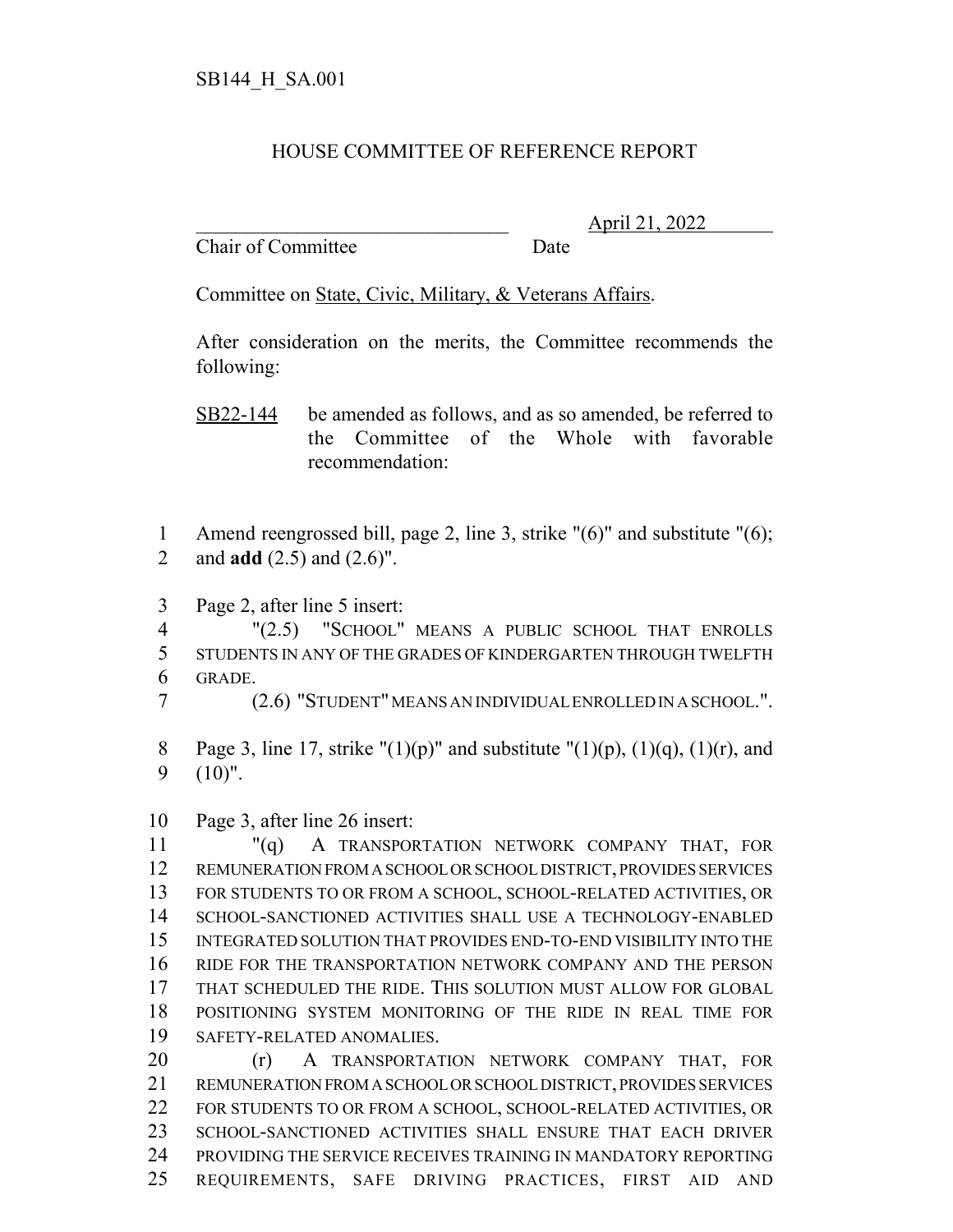CARDIOPULMONARY RESUSCITATION, EDUCATION ON SPECIAL CONSIDERATIONS FOR TRANSPORTING STUDENTS WITH DISABILITIES, EMERGENCY PREPAREDNESS, AND SAFE PICK-UP AND DROP-OFF PROCEDURES.THE TRANSPORTATION NETWORK COMPANY, NOT THE DRIVER, SHALL PAY THE COST OF PROVIDING THE TRAINING. THE COMMISSION SHALL PROMULGATE RULES PROVIDING FOR THE APPROVAL OF THE TRAINING USED, AND THE TRANSPORTATION NETWORK COMPANY MUST HAVE THE TRAINING APPROVED BY THE COMMISSION.

 (10) (a) TO PROVIDE SERVICES FOR STUDENTS TO OR FROM A SCHOOL, SCHOOL-RELATED ACTIVITIES, OR SCHOOL-SANCTIONED ACTIVITIES FOR REMUNERATION FROM A SCHOOL OR SCHOOL DISTRICT, A DRIVER MUST HAVE A CRIMINAL HISTORY BACKGROUND CHECK IN ACCORDANCE WITH SECTIONS 22-32-109.7 AND 22-32-122.

 (b) A TRANSPORTATION NETWORK COMPANY SHALL NOT USE A DRIVER TO PROVIDE SERVICES FOR STUDENTS TO OR FROM A SCHOOL, SCHOOL-RELATED ACTIVITIES, OR SCHOOL-SANCTIONED ACTIVITIES FOR REMUNERATION FROM A SCHOOL OR SCHOOL DISTRICT IF THE DRIVER HAS:

 (I) BEEN CONVICTED OF OR PLED GUILTY OR NOLO CONTENDERE TO AN OFFENSE DESCRIBED IN SECTION 22-32-109.7 OR 22-32-109.8(6.5); OR 20 (II) BEEN DISMISSED OR RESIGNED FROM EMPLOYMENT OR BEEN

 SUBJECT TO DISCIPLINE FOR AN ACT DESCRIBED IN SECTION 22-32-109.7. **SECTION 4.** In Colorado Revised Statutes, 40-10.1-608, **add** (3)

as follows:

 **40-10.1-608. Rules.** (3) (a) IN ADDITION TO ANY OTHER RULES AUTHORIZED IN THIS PART 6, THE COMMISSION SHALL COORDINATE WITH THE DEPARTMENT OF EDUCATION TO PROMULGATE RULES IMPLEMENTING MINIMUM ENHANCED SAFETY STANDARDS FOR TRANSPORTATION NETWORK COMPANIES, PERSONAL VEHICLES, AND TRANSPORTATION NETWORK COMPANY DRIVERS WHEN ENGAGING IN SERVICES PROVIDED UNDER A CONTRACT WITH A SCHOOL OR SCHOOL DISTRICT. THE COMMISSION SHALL PROMULGATE THE RULES BY JULY 1, 2023.

 (b) AT LEAST ONCE EVERY THREE YEARS, THE COMMISSION SHALL, IN CONSULTATION WITH THE DEPARTMENT OF EDUCATION, REVIEW AND, IF NECESSARY, UPDATE THE RULES PROMULGATED IN ACCORDANCE WITH THIS SUBSECTION (3) AS REASONABLY NECESSARY TO ENSURE SAFE STUDENT TRANSPORTATION.

 (c) NOTHING IN THIS SUBSECTION (3) PROHIBITS A SCHOOL OR SCHOOL DISTRICT FROM SETTING HIGHER STANDARDS FOR TRANSPORTING A STUDENT TO OR FROM A SCHOOL, SCHOOL-RELATED ACTIVITY, OR SCHOOL-SANCTIONED ACTIVITY.

 **SECTION 5.** In Colorado Revised Statutes, **add** 40-10.1-609 as follows:

**40-10.1-609. Reporting requirements - rules.** (1) A